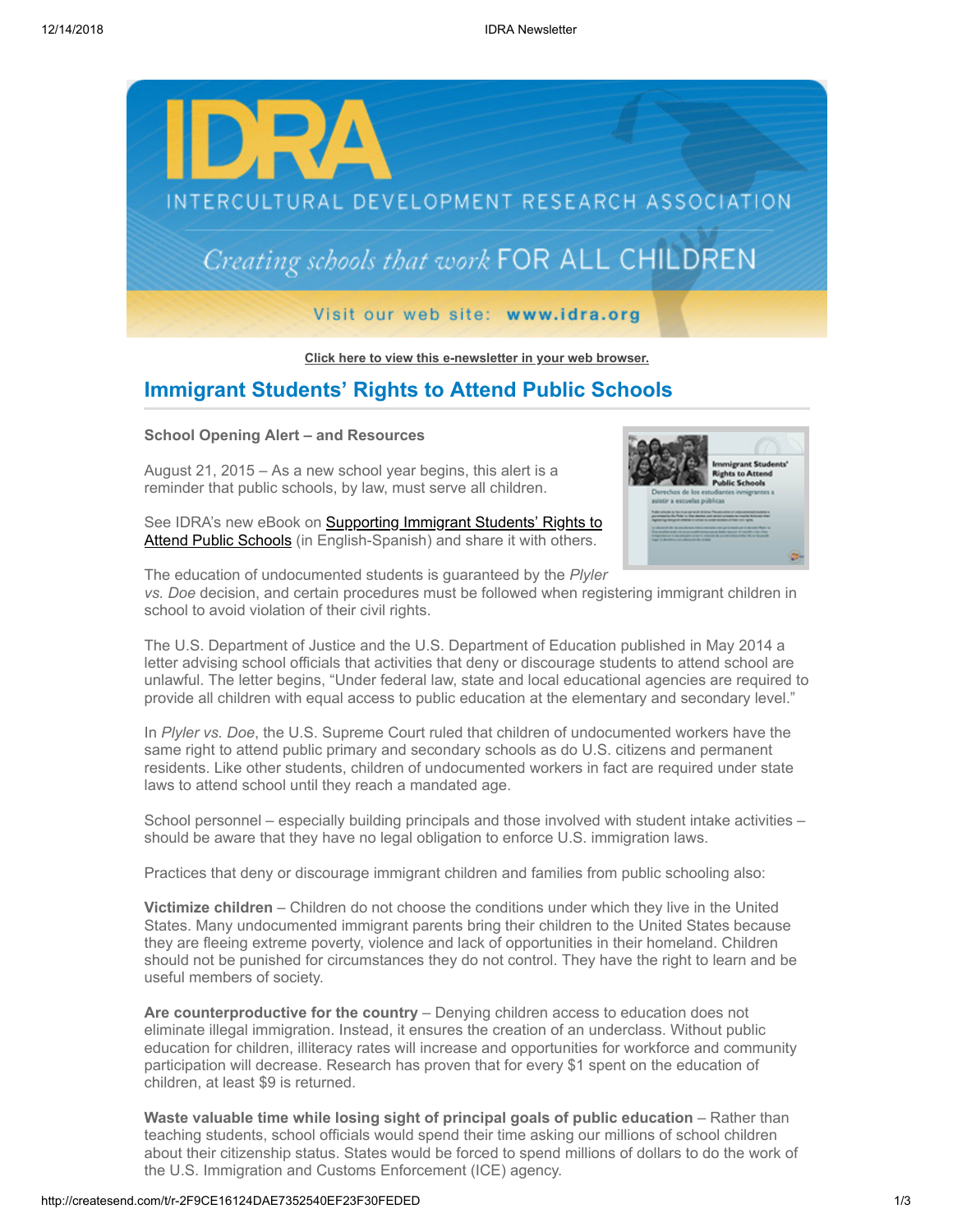#### 12/14/2018 IDRA Newsletter

**Promote misinformation** – Incorrect assumptions and inappropriate figures have been used to blame immigrants and their children for economic problems.

**Encourage racism and discrimination** – In turbulent, financially troubled times, immigration often becomes a focal point of public discourse. Many consider a preoccupation with the immigration status of children of undocumented workers to be a form of discrimination and racism.

As a result of the *Plyler* ruling, public schools may not:

- deny admission to a student during initial enrollment or at any other time on the basis of undocumented status;
- treat a student differently to determine residency;
- engage in any practices to "chill" the right of access to school;
- require students or parents to disclose or document their immigration status;
- make inquiries of students or parents intended to expose their undocumented status; or
- require social security numbers from all students, as this may expose undocumented status.

Students without a social security number should be assigned a number generated by the school. Adults without social security numbers who are applying for a free lunch and/or breakfast program for a student need only state on the application that they do not have a social security number.

The *Family Education Rights and Privacy Act* prohibits schools from providing any outside agency – including the ICE agency – with any information from a child's school file that would expose the student's undocumented status. The only exception is if an agency gets a court order (subpoena) that parents can then challenge. Schools should note that even requesting such permission from parents might act to "chill" a student's *Plyler* rights.

Note as well that schools may not indicate Social Security cards and birth certificates are required before a family can register their child for school. Such practices are in direct violation of *Plyler vs. Doe*. Rather, it should be clear from the beginning that students without a Social Security number should be assigned a number generated by the school. While schools may request a birth [certificate, they may not bar students from enrolling if they do not have a birth certificate. Get more](http://idra.createsend1.com/t/r-l-ftrjujk-l-d/) information.

At IDRA, we are working to strengthen schools to work for all children, families and communities. Help us make this goal a reality for every child; we simply cannot afford the alternatives. Denying children of undocumented workers access to an education is unconstitutional and against the law.

## **Resources**

Get our printable **School Opening Alert** (in English-Spanish) for details and share it with others.

[See the letter from the U.S. Department of Justice and the U.S.](http://idra.createsend1.com/t/r-l-ftrjujk-l-b/) **Department of Education** (May 2014) advising school officials that activities that deny or discourage students to attend school are unlawful.

The Texas Education Agency issued **official guidance** in an August 2015 letter.

[See Educational Services for Immigrant Children and Those Recently](http://idra.createsend1.com/t/r-l-ftrjujk-l-p/) Arrived to the United States, U.S. Department of Education guidance, resources and frequently asked questions

[Listen to IDRA's Classnotes Podcast episode on "Immigrant](http://idra.createsend1.com/t/r-l-ftrjujk-l-x/) Children's Rights to Attend Public Schools."



See IDRA's **[webpage on serving immigrant students](http://idra.createsend1.com/t/r-l-ftrjujk-l-m/)** for education resources for elementary and secondary school-aged students and their families.

The **Intercultural Development Research Association** is an independent private non-profit organization dedicated to realizing the right of every child to a quality education. IDRA strengthens and transforms public education by